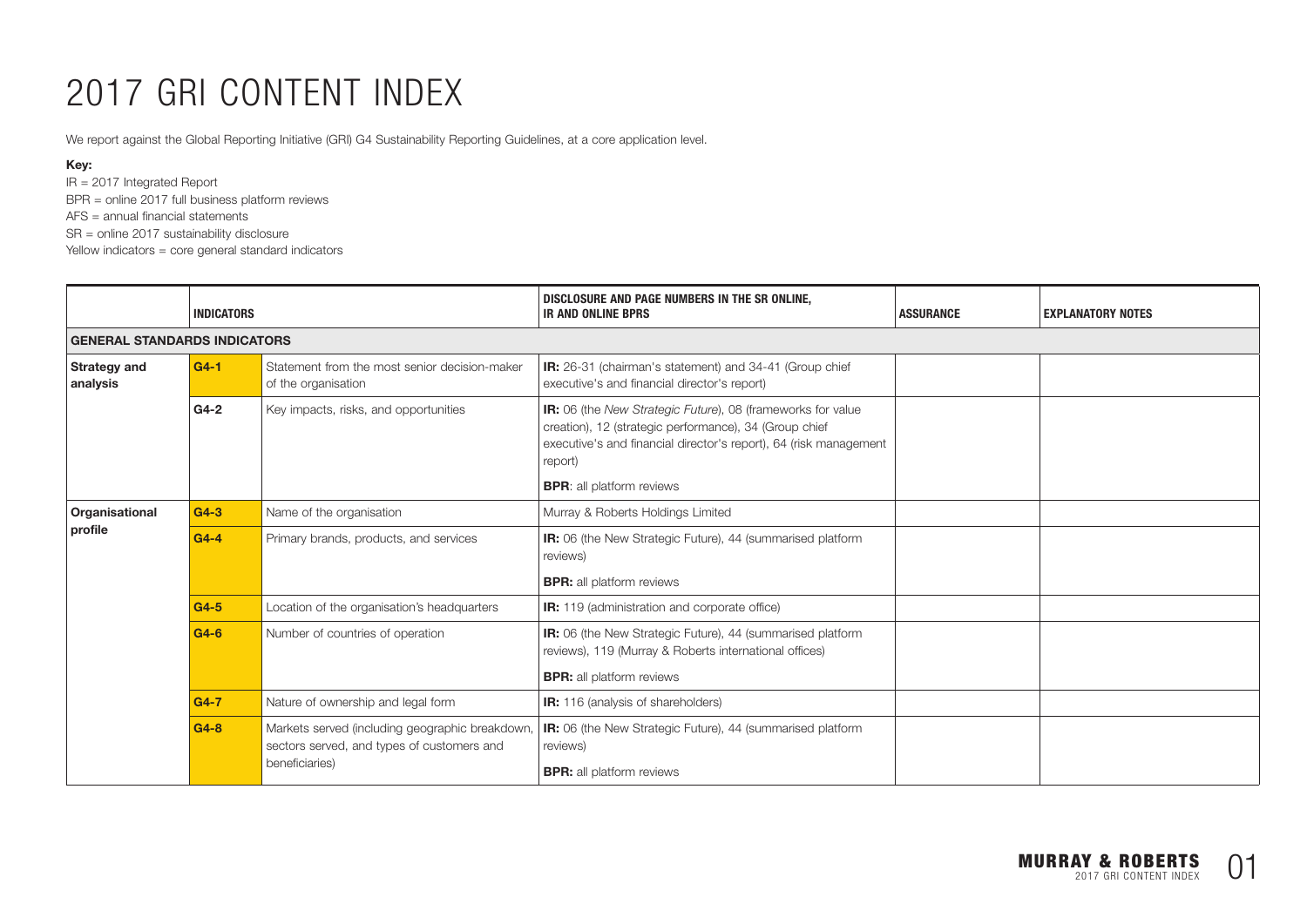|                                     | <b>INDICATORS</b> |                                                                                                                                                                                                                                                                                                   | DISCLOSURE AND PAGE NUMBERS IN THE SR ONLINE,<br><b>IR AND ONLINE BPRS</b>                                                                                                                                                                 | <b>ASSURANCE</b>                                | <b>EXPLANATORY NOTES</b>                                                                                                                                                                                                                                                                                                                                                                                                       |  |  |
|-------------------------------------|-------------------|---------------------------------------------------------------------------------------------------------------------------------------------------------------------------------------------------------------------------------------------------------------------------------------------------|--------------------------------------------------------------------------------------------------------------------------------------------------------------------------------------------------------------------------------------------|-------------------------------------------------|--------------------------------------------------------------------------------------------------------------------------------------------------------------------------------------------------------------------------------------------------------------------------------------------------------------------------------------------------------------------------------------------------------------------------------|--|--|
| <b>GENERAL STANDARDS INDICATORS</b> |                   |                                                                                                                                                                                                                                                                                                   |                                                                                                                                                                                                                                            |                                                 |                                                                                                                                                                                                                                                                                                                                                                                                                                |  |  |
| Organisational<br>profile continued | $G4-9$            | Scale of the organisation (including number of<br>operations, net sales/revenues, total capitalisation<br>and quantity of products or services provided)                                                                                                                                          | IR: 12 (performance in the year), 94 (summarised consolidated<br>AFS), 119 (Murray & Roberts international offices)<br><b>BPR:</b> all platform reviews                                                                                    |                                                 |                                                                                                                                                                                                                                                                                                                                                                                                                                |  |  |
|                                     | G4-10             | Total number of employees by:<br>a. Employment contract and gender<br>b. Employment type and gender<br>c. Employees and supervised workers and<br>gender<br>d. Region and gender<br>e. Reliance on self-employed workers or<br>contractors<br>Seasonal or other variations in employee<br>numbers | SR online: social performance (our employees and<br>transformation and local economic development) report                                                                                                                                  | <b>BBBEE</b> verification:<br>employment equity | Permanent employees and employees<br>on a limited duration contract are<br>reported by occupational level, gender<br>and race for the workforce based in<br>South Africa which makes up 75% of<br>the total workforce. The number of<br>individuals employed through third<br>party contractors are reported on as<br>a number and not by gender or level.<br>There are no material seasonal<br>variations in employee numbers |  |  |
|                                     | G4-11             | Percentage of total employees covered by<br>collective bargaining agreements                                                                                                                                                                                                                      | Around 96% of our South African workforce is covered by a<br>bargaining agreement or trade union membership (2016: 56%).<br>SR online: social performance report (employees and<br>transformation and local economic development sections) |                                                 | With the sale of Infrastructure &<br>Building platform, the percentage of<br>collective bargaining has increased                                                                                                                                                                                                                                                                                                               |  |  |
|                                     | G4-12             | Description of the organisation's supply chain                                                                                                                                                                                                                                                    | There were no major changes in the location of suppliers or the<br>structure of the supply chain<br><b>SR online:</b> social performance report (transformation and local<br>economic development section)                                 |                                                 |                                                                                                                                                                                                                                                                                                                                                                                                                                |  |  |
|                                     | G4-13             | Significant changes during the reporting period<br>regarding the organisation's size, structure,<br>ownership or supply chain                                                                                                                                                                     | There were no significant changes during the reporting period<br>regarding the organisation's size, structure and ownership                                                                                                                |                                                 | The sale of the Infrastructure &<br>Building platform was reported in 2016                                                                                                                                                                                                                                                                                                                                                     |  |  |
|                                     | G4-14             | Precautionary approach or principle                                                                                                                                                                                                                                                               | <b>SR online:</b> Group Sustainability Framework                                                                                                                                                                                           |                                                 |                                                                                                                                                                                                                                                                                                                                                                                                                                |  |  |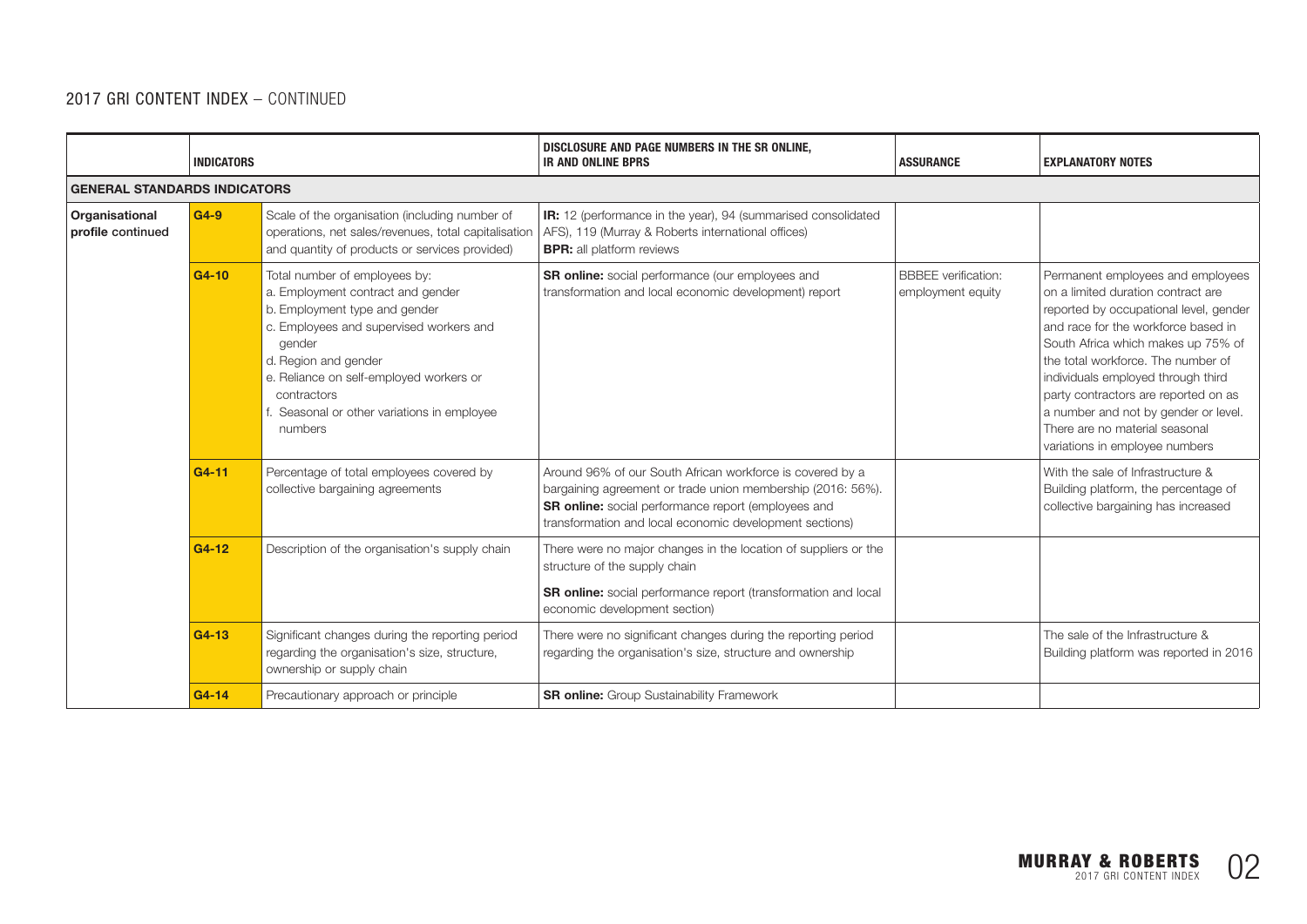|                                                         | <b>INDICATORS</b>   |                                                                                                                | DISCLOSURE AND PAGE NUMBERS IN THE SR ONLINE,<br><b>IR AND ONLINE BPRS</b>                                                                                                                                                                                                                                                                                                                                            | <b>ASSURANCE</b>          | <b>EXPLANATORY NOTES</b>                                                                                                                                                                                                                                                                                                                                                                                                                                       |
|---------------------------------------------------------|---------------------|----------------------------------------------------------------------------------------------------------------|-----------------------------------------------------------------------------------------------------------------------------------------------------------------------------------------------------------------------------------------------------------------------------------------------------------------------------------------------------------------------------------------------------------------------|---------------------------|----------------------------------------------------------------------------------------------------------------------------------------------------------------------------------------------------------------------------------------------------------------------------------------------------------------------------------------------------------------------------------------------------------------------------------------------------------------|
| <b>GENERAL STANDARDS INDICATORS</b>                     |                     |                                                                                                                |                                                                                                                                                                                                                                                                                                                                                                                                                       |                           |                                                                                                                                                                                                                                                                                                                                                                                                                                                                |
| Organisational<br>profile continued                     | $G4-15$             | Externally developed economic, environmental<br>and social charters, principles, or other initiatives          | <b>SR online:</b> social performance (safety, health and wellness;<br>broad-based black economic empowerment), environmental<br>performance (carbon footprint and environmental performance<br>indicators) and ethical performance (fraud, corruption, anti-<br>competitive behaviour and unfair business practices) reports<br><b>BPR:</b> Underground Mining, Power & Water<br><b>CDP submission:</b> (www.cdp.net) | <b>BBBEE</b> verification | Companies have implemented<br>ISO 14001, ISO 9001 and<br><b>OHSAS 18001</b><br>Department of Trade and Industry's<br>amended BBBEE Codes of Good<br>Practice in South Africa<br>United Nations (UN) Global Compact<br>• Organisation for Economic<br>Co-operation and Development<br>(OECD) Guidelines for Multinational<br>Enterprises<br>Business Leadership South Africa's<br>Code of Good Corporate Citizenship<br>Carbon and water disclosure<br>projects |
|                                                         | G4-16               | Memberships of associations                                                                                    | SR online: ethical performance (fraud, corruption, anti-<br>competitive behaviour and unfair business practices) report<br><b>CDP submission:</b> www.cdp.net                                                                                                                                                                                                                                                         |                           |                                                                                                                                                                                                                                                                                                                                                                                                                                                                |
| <b>Identified material</b><br>aspects and<br>boundaries | $G4 - 17$           | Entities included in financial statements and the<br>sustainable development report                            | <b>IR:</b> IFC (about this report)<br><b>SR online:</b> purpose and scope                                                                                                                                                                                                                                                                                                                                             |                           |                                                                                                                                                                                                                                                                                                                                                                                                                                                                |
|                                                         | $G4-18$             | Process for defining the report boundaries and<br>content                                                      | <b>SR online:</b> purpose and scope                                                                                                                                                                                                                                                                                                                                                                                   |                           |                                                                                                                                                                                                                                                                                                                                                                                                                                                                |
|                                                         | G4-19 to<br>$G4-21$ | Imperial's material issues and the boundary within<br>the organisation, as well as outside the<br>organisation | <b>IR:</b> 14 (material issues)<br><b>SR online:</b> purpose and scope                                                                                                                                                                                                                                                                                                                                                |                           |                                                                                                                                                                                                                                                                                                                                                                                                                                                                |
|                                                         | G4-22               | Restatements of information                                                                                    | Clearly noted throughout all reports                                                                                                                                                                                                                                                                                                                                                                                  |                           |                                                                                                                                                                                                                                                                                                                                                                                                                                                                |
|                                                         | G4-23               | Significant changes from previous reporting in<br>terms of scope and boundaries                                | <b>IR:</b> IFC (about this report)                                                                                                                                                                                                                                                                                                                                                                                    |                           |                                                                                                                                                                                                                                                                                                                                                                                                                                                                |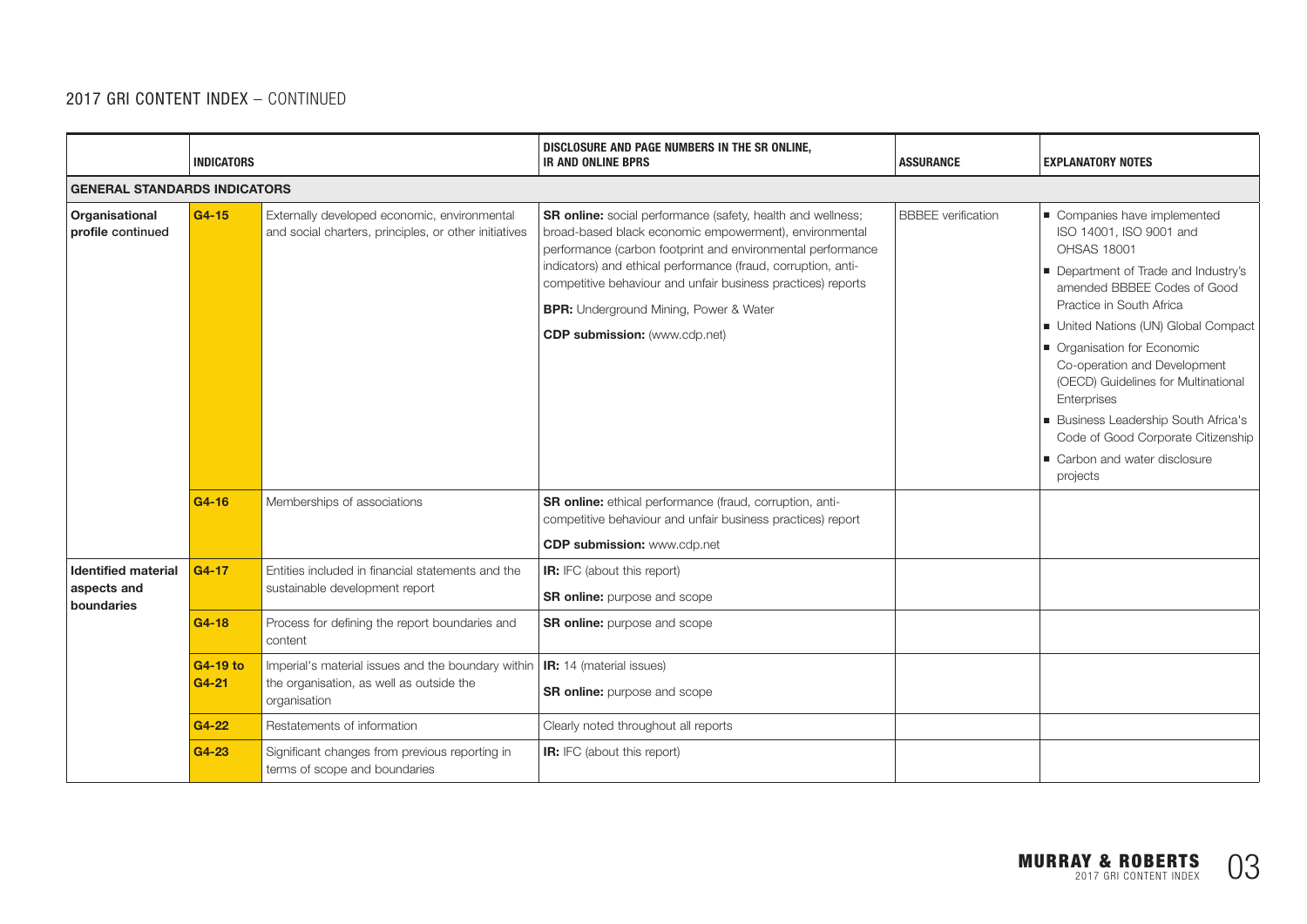|                                  | <b>INDICATORS</b>                   |                                                                                                                                                                                                                                                                                                                        | DISCLOSURE AND PAGE NUMBERS IN THE SR ONLINE,<br><b>IR AND ONLINE BPRS</b>                                                | <b>ASSURANCE</b> | <b>EXPLANATORY NOTES</b>                                                                                                                                                                                                                       |  |  |  |
|----------------------------------|-------------------------------------|------------------------------------------------------------------------------------------------------------------------------------------------------------------------------------------------------------------------------------------------------------------------------------------------------------------------|---------------------------------------------------------------------------------------------------------------------------|------------------|------------------------------------------------------------------------------------------------------------------------------------------------------------------------------------------------------------------------------------------------|--|--|--|
|                                  | <b>GENERAL STANDARDS INDICATORS</b> |                                                                                                                                                                                                                                                                                                                        |                                                                                                                           |                  |                                                                                                                                                                                                                                                |  |  |  |
| <b>Stakeholder</b><br>engagement | G4-24 to<br>G4-27                   | Stakeholder groups<br>■ Basis for selection of stakeholders with whom<br>to engage<br>Approach to stakeholder engagement and<br>whether engagement took place specific to the<br>reporting preparation process<br>Key topics and concerns raised through<br>stakeholder engagement, and the<br>organisation's response | <b>SR online:</b> purpose and scope<br><b>SR online:</b> stakeholder engagement                                           |                  | Stakeholder engagement is undertaken<br>on an ongoing basis and not<br>specifically as part of the report<br>preparation process. Both the IR and<br>SR respond to the key topics and<br>concerns raised by the organisation's<br>stakeholders |  |  |  |
| <b>Report profile</b>            | G4-28                               | Reporting period                                                                                                                                                                                                                                                                                                       | 30 June 2017                                                                                                              |                  |                                                                                                                                                                                                                                                |  |  |  |
|                                  | G4-29                               | Date of most recent previous report                                                                                                                                                                                                                                                                                    | 30 June 2016                                                                                                              |                  |                                                                                                                                                                                                                                                |  |  |  |
|                                  | G4-30                               | Reporting cycle                                                                                                                                                                                                                                                                                                        | Annual                                                                                                                    |                  |                                                                                                                                                                                                                                                |  |  |  |
|                                  | G4-31                               | Contact point for questions regarding the report                                                                                                                                                                                                                                                                       | <b>IR:</b> 117 (administration and corporate office)                                                                      |                  |                                                                                                                                                                                                                                                |  |  |  |
|                                  | G4-32                               | <b>GRI</b> content index                                                                                                                                                                                                                                                                                               | This page                                                                                                                 |                  | Core option                                                                                                                                                                                                                                    |  |  |  |
|                                  | G4-33                               | Assurance report                                                                                                                                                                                                                                                                                                       | <b>SR online:</b> assurance opinion                                                                                       |                  |                                                                                                                                                                                                                                                |  |  |  |
| Governance                       | G4-34                               | Governance structure including committees<br>responsible for decision-making on economic,<br>environmental and social impacts                                                                                                                                                                                          | IR: 08 (frameworks for value creation), 32 (Board of directors),<br>32 (Board committees), online Board committee reports |                  |                                                                                                                                                                                                                                                |  |  |  |
|                                  | G4-35                               | Process for delegating authority for economic,<br>environmental and social topics                                                                                                                                                                                                                                      | IR: 32 (Board of directors), 32 (Board committees),<br>80 (STI performance measures)                                      |                  |                                                                                                                                                                                                                                                |  |  |  |
|                                  | G4-36                               | Executive-level position responsible for economic,<br>environmental and social topics                                                                                                                                                                                                                                  | IR: 42 (Group executive)                                                                                                  |                  |                                                                                                                                                                                                                                                |  |  |  |
|                                  | G4-37                               | Processes for consultation between stakeholders<br>and the highest governance body on economic,<br>environmental and social topics                                                                                                                                                                                     | <b>IR:</b> 08 (the Board's key responsibilities)<br><b>SR online:</b> stakeholder engagement                              |                  |                                                                                                                                                                                                                                                |  |  |  |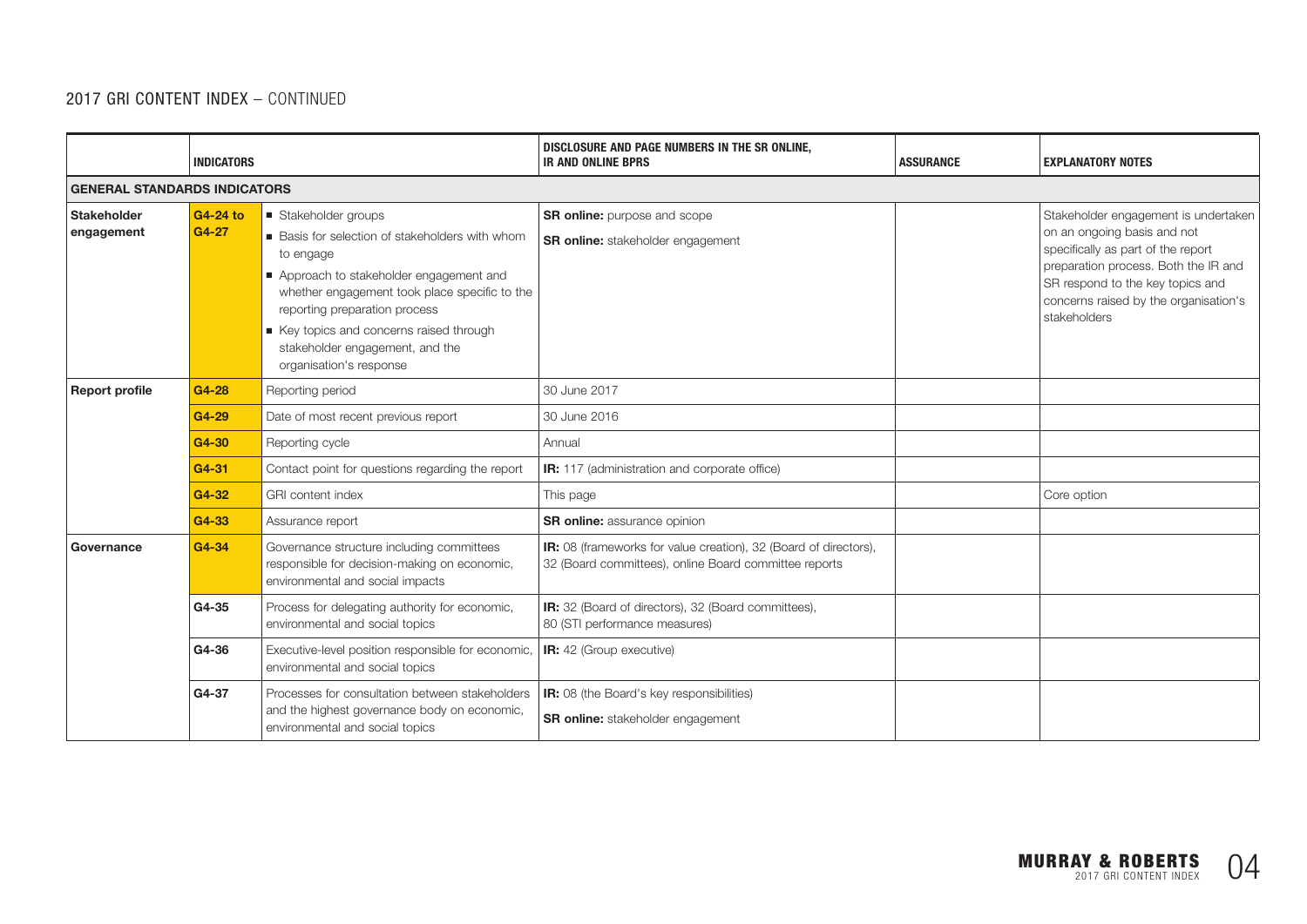|                                | <b>INDICATORS</b>                   |                                                                                                                                                                                                                               | DISCLOSURE AND PAGE NUMBERS IN THE SR ONLINE,<br><b>IR AND ONLINE BPRS</b>                                                                         | <b>ASSURANCE</b>                                | <b>EXPLANATORY NOTES</b> |  |  |  |
|--------------------------------|-------------------------------------|-------------------------------------------------------------------------------------------------------------------------------------------------------------------------------------------------------------------------------|----------------------------------------------------------------------------------------------------------------------------------------------------|-------------------------------------------------|--------------------------|--|--|--|
|                                | <b>GENERAL STANDARDS INDICATORS</b> |                                                                                                                                                                                                                               |                                                                                                                                                    |                                                 |                          |  |  |  |
| Governance                     | G4-38 to<br>39                      | Composition of the board and its committees,<br>and chairman and chief executive officer positions                                                                                                                            | IR: 32 (Group directorate), 42 (Group executive)                                                                                                   | <b>BBBEE</b> verification:<br>Board composition |                          |  |  |  |
|                                | G4-40                               | Nomination and selection processes for the board<br>and its committees                                                                                                                                                        | <b>IR:</b> 61 (selection of directors), online nomination<br>committee report                                                                      |                                                 |                          |  |  |  |
|                                | G4-41                               | Processes for managing conflicts of interest                                                                                                                                                                                  | <b>IR:</b> 63 (conflicts of interest and share dealings)                                                                                           |                                                 |                          |  |  |  |
|                                | G4-42                               | Highest governance body's role in setting<br>purpose, values, and strategy related to<br>economic, environmental and social impacts                                                                                           | IR: 61 (the Board's key responsibilities), online social & ethics<br>committee and health & safety committee reports                               |                                                 |                          |  |  |  |
|                                | G4-44                               | Processes for evaluation of the highest<br>governance body's performance with respect to<br>governance of economic, environmental and<br>social topics                                                                        | IR: 63 (Board and committee effectiveness), online social &<br>ethics committee and health & safety committee reports                              |                                                 |                          |  |  |  |
|                                | G4-45 to<br>G4-47                   | The board's role in risk management and its role<br>in reviewing the effectiveness of the organisation's<br>risk management processes for economic,<br>environmental and social topics, as well as the<br>frequency of review | IR: 61 (the Board's key responsibilities), online risk management<br>committee, social & ethics committee and health & safety<br>committee reports |                                                 |                          |  |  |  |
|                                | G4-48                               | The committee that formally reviews and<br>approves the sustainability report                                                                                                                                                 | Online social & ethics committee report                                                                                                            |                                                 |                          |  |  |  |
|                                | G4-51                               | a. Remuneration policies for the board and senior<br>executives.<br>b. Performance criteria in the remuneration policy<br>that relate to economic, environmental and<br>social objectives                                     | IR: 72 (remuneration report)                                                                                                                       |                                                 |                          |  |  |  |
|                                | G4-52                               | Process for determining remuneration                                                                                                                                                                                          | IR: 72 (remuneration report)                                                                                                                       |                                                 |                          |  |  |  |
| <b>Ethics and</b><br>integrity | G4-56                               | Description of the organisation's values,<br>principles, standards and norms of behaviour                                                                                                                                     | <b>SR online:</b> ethical performance                                                                                                              |                                                 |                          |  |  |  |
|                                | G4-58                               | Internal and external mechanisms for reporting<br>concerns about ethical and lawful behaviour                                                                                                                                 | SR online: ethical performance                                                                                                                     |                                                 |                          |  |  |  |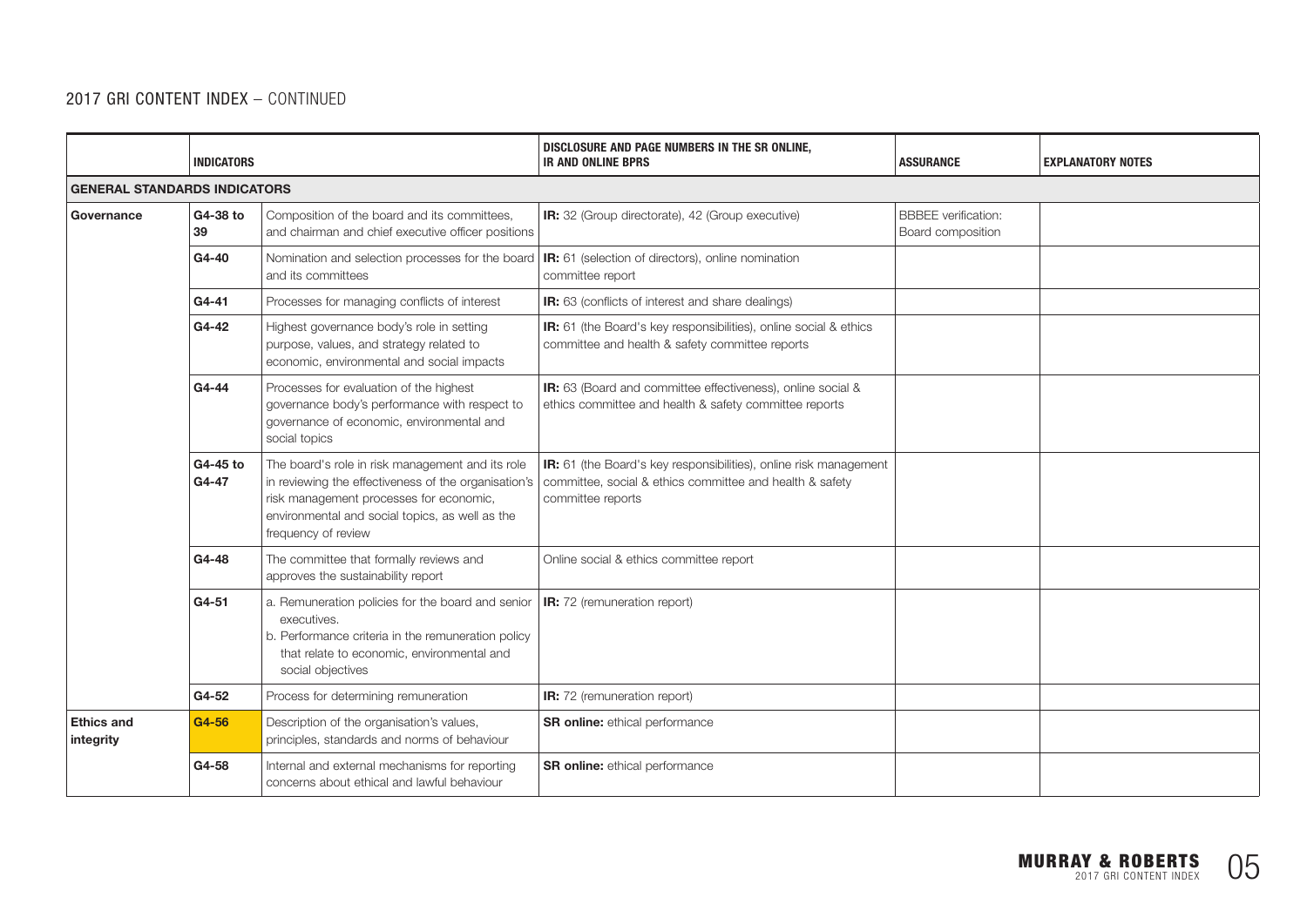|                                                    | <b>INDICATORS</b>                                              |                                                                                                                                                                      | DISCLOSURE AND PAGE NUMBERS IN THE SR ONLINE.<br><b>IR AND ONLINE BPRS</b>                                                                           | <b>ASSURANCE</b>                                                                                                                                        | <b>EXPLANATORY NOTES</b>                                                                                                                                                                                             |  |  |  |
|----------------------------------------------------|----------------------------------------------------------------|----------------------------------------------------------------------------------------------------------------------------------------------------------------------|------------------------------------------------------------------------------------------------------------------------------------------------------|---------------------------------------------------------------------------------------------------------------------------------------------------------|----------------------------------------------------------------------------------------------------------------------------------------------------------------------------------------------------------------------|--|--|--|
| <b>SPECIFIC STANDARDS INDICATORS</b>               |                                                                |                                                                                                                                                                      |                                                                                                                                                      |                                                                                                                                                         |                                                                                                                                                                                                                      |  |  |  |
|                                                    | <b>GROUP-LEVEL MATERIAL ISSUE: Competitive differentiation</b> |                                                                                                                                                                      |                                                                                                                                                      |                                                                                                                                                         |                                                                                                                                                                                                                      |  |  |  |
| <b>Occupational</b><br>health and safety           | G4-LA6                                                         | Type of injury and rates of injury, occupational<br>diseases, lost days, and absenteeism, and total<br>number of work-related fatalities, by region and<br>by gender | IR: 13 (performance in the year)<br><b>BPR:</b> all platform reviews<br><b>SR online:</b> social performance (safety, health and wellness)<br>report | Number of fatalities<br>Lost-time injury<br>frequency rate<br>Fatal injury frequency<br>rate                                                            |                                                                                                                                                                                                                      |  |  |  |
|                                                    | <b>G4-LA7</b>                                                  | Workers with high incidence or high risk of<br>diseases related to their occupation                                                                                  | <b>SR online:</b> social performance (safety, health and wellness)<br>report                                                                         |                                                                                                                                                         |                                                                                                                                                                                                                      |  |  |  |
| <b>Products and</b><br>services                    | <b>G4-EN27</b>                                                 | Extent of impact mitigation of environmental<br>impacts of products and services                                                                                     | SR online: environmental performance (carbon footprint) report                                                                                       |                                                                                                                                                         |                                                                                                                                                                                                                      |  |  |  |
| <b>GROUP-LEVEL MATERIAL ISSUE: Local relevance</b> |                                                                |                                                                                                                                                                      |                                                                                                                                                      |                                                                                                                                                         |                                                                                                                                                                                                                      |  |  |  |
| Market presence                                    | G4-EC6                                                         | Proportion of senior management hired from the<br>local community at significant locations of<br>operation                                                           | <b>SR online:</b> social performance (local economic development)<br>report                                                                          | <b>BBBEE</b> verification:<br>employment equity                                                                                                         | With 75% of our employees based in<br>South Africa, this is considered our<br>most significant operation                                                                                                             |  |  |  |
| Indirect economic<br>impact                        | <b>G4-EC7</b>                                                  | Development and impact of infrastructure<br>investments and services supported                                                                                       | SR online: economic performance report                                                                                                               |                                                                                                                                                         | The nature of our business facilitates<br>the construction of infrastructure which<br>contributes to the sustainable growth<br>of the economies in which we operate.<br>These projects are commercial<br>engagements |  |  |  |
|                                                    | <b>G4-EC8</b>                                                  | Significant indirect economic impacts, including<br>the extent of impacts                                                                                            | <b>SR online:</b> social performance (transformation and local<br>economic development; community development) report                                | <b>BBBEE</b> verification:<br>Corporate social<br>investment in<br>community<br>programmes (Rm)<br>Letsema broad-based<br>community<br>commitments (Rm) |                                                                                                                                                                                                                      |  |  |  |
| Procurement<br>practices                           | G4-EC9                                                         | Percentage of the procurement budget used for<br>significant locations of operation spent on<br>suppliers local to that operation                                    | SR online: social performance (social performance indicators;<br>transformation and local economic development) report                               | <b>BBBEE</b> verification:<br>enterprise and supplier<br>development                                                                                    |                                                                                                                                                                                                                      |  |  |  |

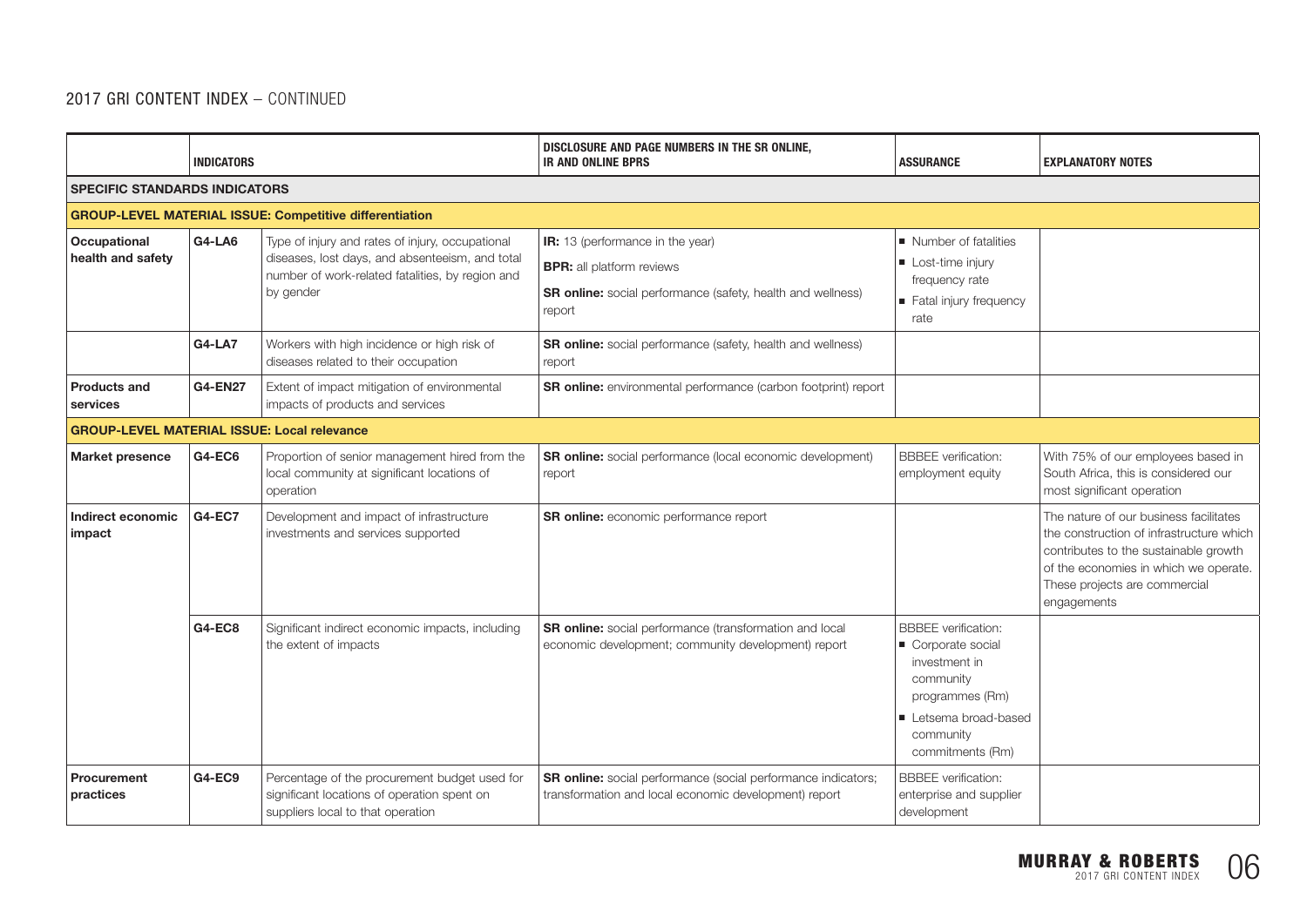|                                                    | <b>INDICATORS</b> |                                                                                                                                                                  | DISCLOSURE AND PAGE NUMBERS IN THE SR ONLINE,<br><b>IR AND ONLINE BPRS</b>                                                                                                                                                                                                                                                                                  | <b>ASSURANCE</b>                                                                                                                                                                                                                                                                                                                                                   | <b>EXPLANATORY NOTES</b>                                                                                                                              |  |  |  |
|----------------------------------------------------|-------------------|------------------------------------------------------------------------------------------------------------------------------------------------------------------|-------------------------------------------------------------------------------------------------------------------------------------------------------------------------------------------------------------------------------------------------------------------------------------------------------------------------------------------------------------|--------------------------------------------------------------------------------------------------------------------------------------------------------------------------------------------------------------------------------------------------------------------------------------------------------------------------------------------------------------------|-------------------------------------------------------------------------------------------------------------------------------------------------------|--|--|--|
| <b>SPECIFIC STANDARDS INDICATORS</b>               |                   |                                                                                                                                                                  |                                                                                                                                                                                                                                                                                                                                                             |                                                                                                                                                                                                                                                                                                                                                                    |                                                                                                                                                       |  |  |  |
| <b>GROUP-LEVEL MATERIAL ISSUE: Local relevance</b> |                   |                                                                                                                                                                  |                                                                                                                                                                                                                                                                                                                                                             |                                                                                                                                                                                                                                                                                                                                                                    |                                                                                                                                                       |  |  |  |
| <b>Employment</b>                                  | <b>G4-LA1</b>     | Total number and rates of new employee hires<br>and employee turnover by age group, gender and<br>region                                                         | In South Africa, employee appointments are well documented<br>and measured for employment equity purposes. Turnover data<br>is available by race, gender and level. Total turnover is 26%<br>however only 3.6% is termination by resignation. Most of the<br>turnover was due to end-of-project termination, transfer of<br>contract and some retrenchments |                                                                                                                                                                                                                                                                                                                                                                    | In future we will report on<br>appointments and terminations in more<br>detail                                                                        |  |  |  |
| Labour/<br>management<br>relations                 | <b>G4-LA4</b>     | Minimum notice periods regarding operational<br>changes, including whether these are specified in<br>collective agreements                                       | In South Africa, where the bulk of our unionised employees are<br>located, the minimum notice period in terms of the country's<br>Labour Relations Act, 66 of 1995 is four weeks for employees<br>who have been employed for more than one year. We are fully<br>compliant with this legislative requirement                                                |                                                                                                                                                                                                                                                                                                                                                                    |                                                                                                                                                       |  |  |  |
| <b>Training and</b><br>education                   | G4-LA10           | Programmes for skills management and lifelong<br>learning that support the continued employability<br>of employees and assist them in managing career<br>endings | SR online: social performance (our employees) report<br><b>BPR:</b> all platform reviews                                                                                                                                                                                                                                                                    | <b>BBBEE</b> verification:<br>Total number of bursars<br>and percentage of<br>bursars who are black<br>and female<br>$\blacksquare$ Percentage of<br>graduates attending<br>the graduate<br>development program<br>who are black and<br>female<br>Leadership<br>development program<br>attendance and<br>percentage of<br>participants who are<br>black and female |                                                                                                                                                       |  |  |  |
| Performance<br>management                          | G4-LA11           | Percentage of employees receiving regular<br>performance and career development reviews,<br>by gender and by employee category                                   | All salaried employees are managed via our performance<br>management and development process                                                                                                                                                                                                                                                                |                                                                                                                                                                                                                                                                                                                                                                    | Our approach to performance<br>management and succession is<br>discussed in the SR online.<br>SR online: social performance<br>(our employees) report |  |  |  |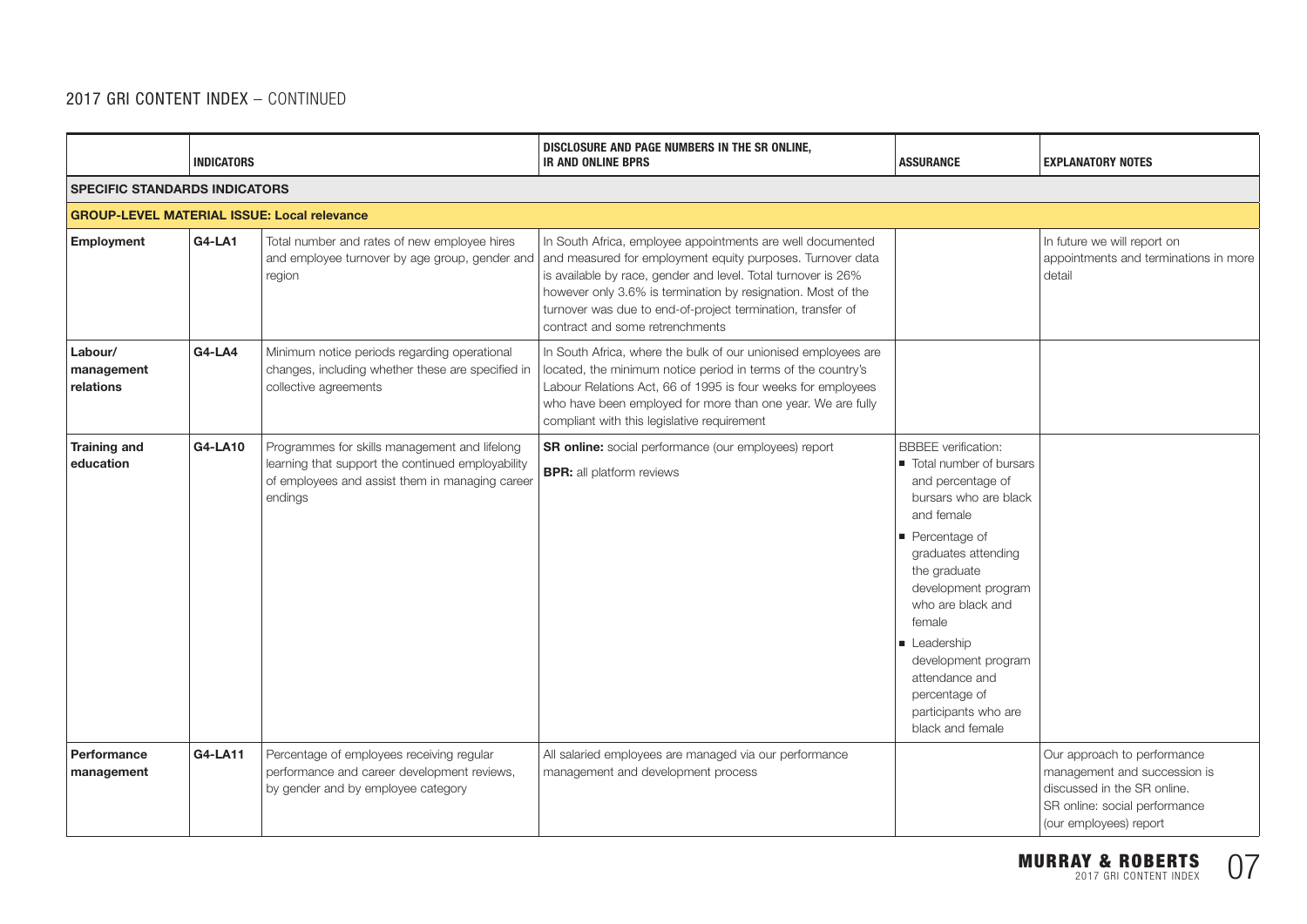|                                                    | <b>INDICATORS</b>        |                                                                                                                                                                                         | DISCLOSURE AND PAGE NUMBERS IN THE SR ONLINE,<br><b>IR AND ONLINE BPRS</b>                                                                           | <b>ASSURANCE</b>                                                         | <b>EXPLANATORY NOTES</b>                                                                                                                                                                                                                                  |  |  |
|----------------------------------------------------|--------------------------|-----------------------------------------------------------------------------------------------------------------------------------------------------------------------------------------|------------------------------------------------------------------------------------------------------------------------------------------------------|--------------------------------------------------------------------------|-----------------------------------------------------------------------------------------------------------------------------------------------------------------------------------------------------------------------------------------------------------|--|--|
| <b>SPECIFIC STANDARDS INDICATORS</b>               |                          |                                                                                                                                                                                         |                                                                                                                                                      |                                                                          |                                                                                                                                                                                                                                                           |  |  |
| <b>GROUP-LEVEL MATERIAL ISSUE: Local relevance</b> |                          |                                                                                                                                                                                         |                                                                                                                                                      |                                                                          |                                                                                                                                                                                                                                                           |  |  |
| Diversity and equal G4-LA12<br>opportunity         |                          | Composition of governance bodies and<br>breakdown of employees per employee category<br>according to gender, age group, minority group<br>membership, and other indicators of diversity | IR: 32 (Group directorate), 42 (Group executive)<br><b>SR online:</b> social performance (transformation and local<br>economic development) report   | <b>BBBEE</b> verification:<br>■ Board composition<br>■ Employment equity | The age of employees is not disclosed<br>as this is not considered material.<br>however this data is readily available.<br>Diversity data is given for employees<br>in South Africa only, as 75% of the<br>Group's workforce is located in<br>this region |  |  |
| <b>Energy</b>                                      | <b>G4-EN3</b>            | Energy consumption within the organisation                                                                                                                                              | SR online: environmental performance (environmental<br>performance indicators; energy usage) report                                                  |                                                                          |                                                                                                                                                                                                                                                           |  |  |
| Water                                              | G4-EN8                   | Water sources significantly affected by withdrawal<br>of water                                                                                                                          | <b>SR online:</b> environmental performance (environmental<br>performance indicators; water usage) report<br>Water Disclosure Project: www.cdp.net   |                                                                          |                                                                                                                                                                                                                                                           |  |  |
| <b>Carbon emissions</b>                            | <b>G4-EN15</b><br>and 16 | Direct and indirect greenhouse gas (GHG)<br>emissions (scopes 1 and 2)                                                                                                                  | <b>SR online:</b> environmental performance (environmental<br>performance indicators; carbon footprint) report<br><b>CDP submission:</b> www.cdp.net |                                                                          |                                                                                                                                                                                                                                                           |  |  |
|                                                    | <b>G4-EN17</b>           | Other indirect GHG emissions (scope 3)                                                                                                                                                  | <b>CDP submission: www.cdp.net</b>                                                                                                                   |                                                                          |                                                                                                                                                                                                                                                           |  |  |
| <b>Effluents and</b><br>waste                      | <b>G4-EN23</b>           | Total weight of waste by type and disposal<br>method                                                                                                                                    | <b>SR online:</b> environmental performance (waste management) report                                                                                |                                                                          |                                                                                                                                                                                                                                                           |  |  |
|                                                    | <b>G4-EN24</b>           | Total number and volume of significant spills                                                                                                                                           | <b>SR online:</b> environmental performance (environmental incidents,<br>fines and litigations) report                                               |                                                                          |                                                                                                                                                                                                                                                           |  |  |
|                                                    | <b>G4-EN25</b>           | Weight of transported, imported, exported, or<br>treated waste deemed hazardous                                                                                                         | SR online: environmental performance (waste management) report                                                                                       |                                                                          |                                                                                                                                                                                                                                                           |  |  |
| <b>Environmental</b><br>compliance                 | <b>G4-EN29</b>           | Monetary value of significant fines and total<br>number of non-monetary sanctions for non-<br>compliance with environmental laws and<br>regulations                                     | SR online: environmental performance (environmental incidents,<br>fines and litigations) report                                                      |                                                                          |                                                                                                                                                                                                                                                           |  |  |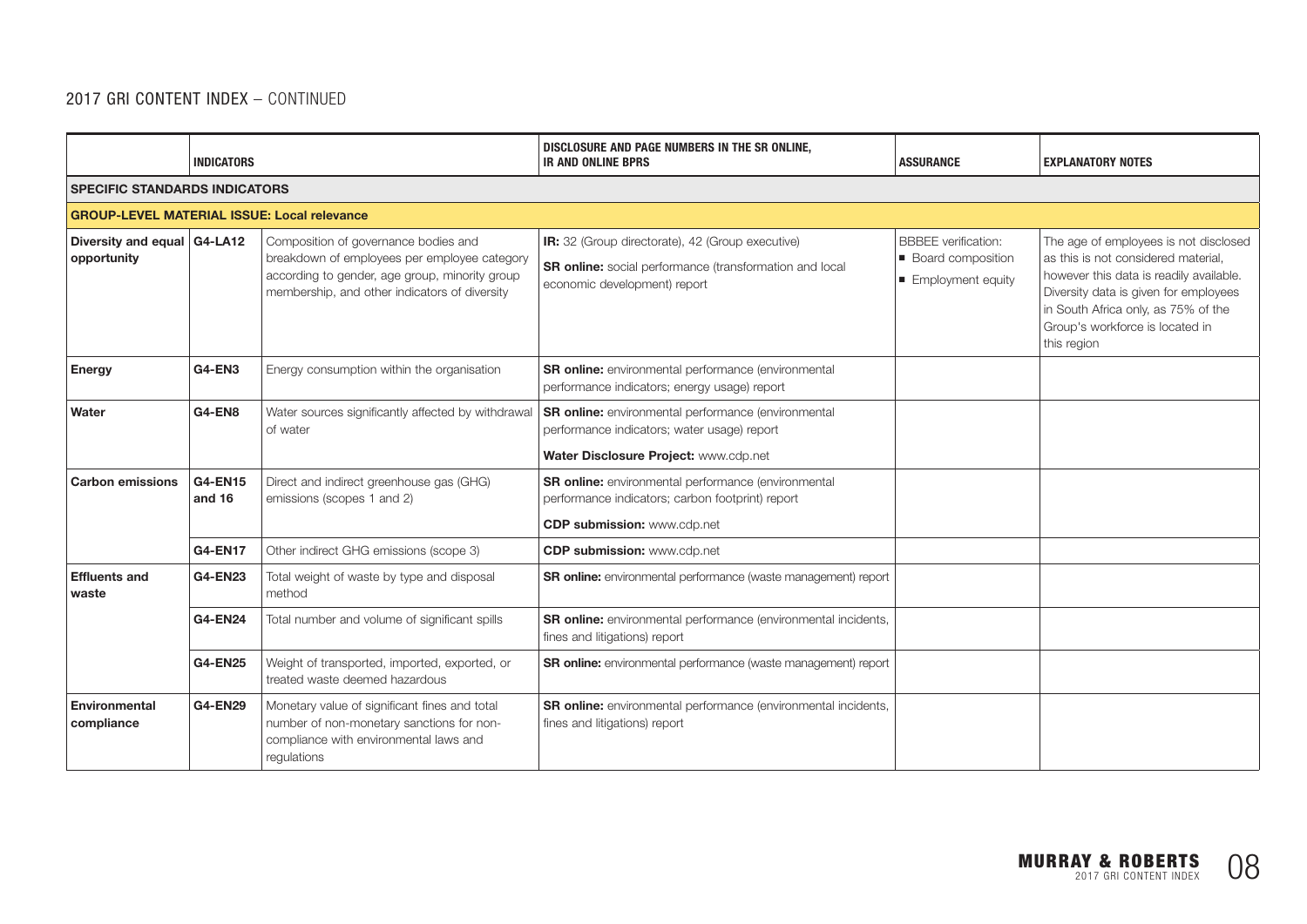|                                                    | <b>INDICATORS</b> |                                                                                                                                    | DISCLOSURE AND PAGE NUMBERS IN THE SR ONLINE,<br><b>IR AND ONLINE BPRS</b>                                              | <b>ASSURANCE</b>                                                                                | <b>EXPLANATORY NOTES</b>                                                                                                                                                                                                        |  |  |  |
|----------------------------------------------------|-------------------|------------------------------------------------------------------------------------------------------------------------------------|-------------------------------------------------------------------------------------------------------------------------|-------------------------------------------------------------------------------------------------|---------------------------------------------------------------------------------------------------------------------------------------------------------------------------------------------------------------------------------|--|--|--|
| <b>SPECIFIC STANDARDS INDICATORS</b>               |                   |                                                                                                                                    |                                                                                                                         |                                                                                                 |                                                                                                                                                                                                                                 |  |  |  |
| <b>GROUP-LEVEL MATERIAL ISSUE: Local relevance</b> |                   |                                                                                                                                    |                                                                                                                         |                                                                                                 |                                                                                                                                                                                                                                 |  |  |  |
| Local communities   G4-SO1                         |                   | Percentage of operations with implemented local<br>community engagement, impact assessments<br>and development programmes          | <b>SR online:</b> social performance (community development) report                                                     | <b>BBBEE</b> verification:<br>Corporate social<br>investment in<br>community<br>programmes (Rm) |                                                                                                                                                                                                                                 |  |  |  |
|                                                    |                   |                                                                                                                                    |                                                                                                                         | Letsema broad-based<br>community<br>commitments (Rm)                                            |                                                                                                                                                                                                                                 |  |  |  |
| Anti-corruption                                    | G4-SO4            | Communication and training on anti-corruption<br>policies and procedures                                                           | SR online: ethical performance report                                                                                   |                                                                                                 |                                                                                                                                                                                                                                 |  |  |  |
|                                                    | G4-SO5            | Confirmed incidents of corruption and actions<br>taken                                                                             | No confirmed incidents of corruption were reported during<br>FY2017                                                     |                                                                                                 |                                                                                                                                                                                                                                 |  |  |  |
| Anti-competitive<br>behaviour                      | G4-SO7            | Total number of legal actions for anti-competitive<br>behaviour, anti-trust and monopoly practices and<br>their outcomes           | No legal actions were pending or completed during FY2017<br>regarding anti-competitive behaviour                        |                                                                                                 |                                                                                                                                                                                                                                 |  |  |  |
| Non-compliance                                     | G4-SO8            | Monetary value of significant fines and total<br>number of non-monetary sanctions for non-<br>compliance with laws and regulations | No material fines or non-monetary sanctions for non-compliance<br>with laws and regulations were received during FY2017 |                                                                                                 |                                                                                                                                                                                                                                 |  |  |  |
| Non-discrimination   G4-HR3                        |                   | Total number of incidents of discrimination and<br>corrective actions taken                                                        | <b>SR online:</b> ethical performance (transparency) report                                                             |                                                                                                 | While not reported separately, all<br>complaints relating to discrimination<br>reported through the hotlines are<br>investigated and appropriate action<br>taken in every instance in which<br>unethical behaviour is confirmed |  |  |  |